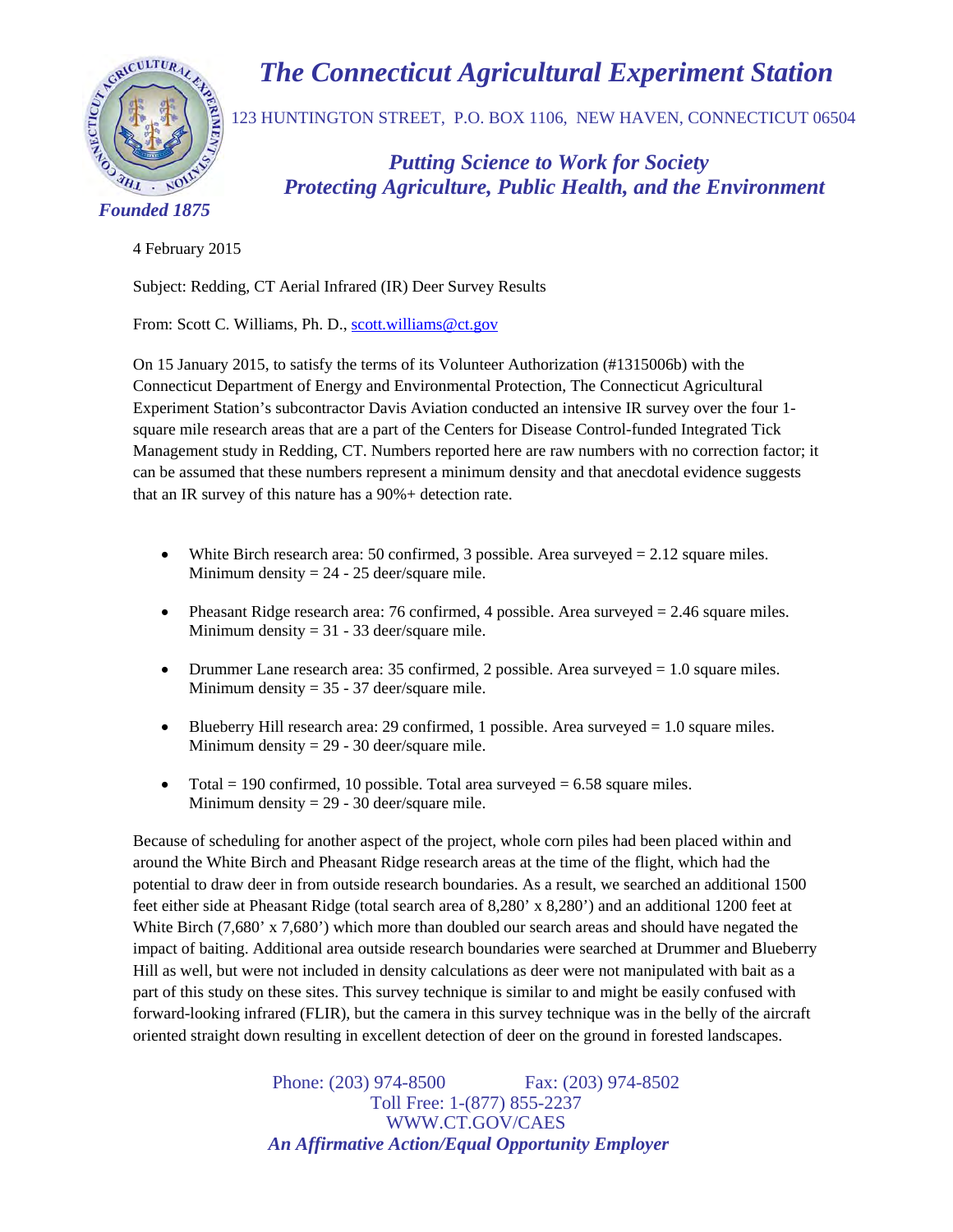# **Aerial Infrared Deer Count Report**

## **Connecticut Agricultural Experiment Station New Haven, CT**

## **Redding, CT Area Deer Counts**

30 January 2015

Four one-square-mile plots were the subjects of an aerial infrared (IR) deer count flight on the night of 15 January 2015. The IR imaging conditions were good during the flight. Additional details can be found in the analysis notes below.

This report package includes this written report, DVD+R discs containing video of the raw infrared imagery of the count areas, map printouts of the deer count and dispersion within and near the count area and a copy of the maps in *.jpeg* format on CD-ROM. Deer and possible deer are noted on the map by dots of different colors. Deer are red and possible deer are gray. A possible deer is defined as an animal that is thought to be a deer but whose infrared signature is somewhat weak or otherwise difficult to plainly distinguish it as a deer. The dots representing animals cover an area approximately 60 feet in diameter on the maps so they can be seen and printed easily.

#### **Results:**

|     | UEEK<br>Inside/Possible // Outside/Possible |  |  |  |    |  |  |
|-----|---------------------------------------------|--|--|--|----|--|--|
|     |                                             |  |  |  |    |  |  |
| 640 |                                             |  |  |  | 29 |  |  |
| 640 | 44                                          |  |  |  |    |  |  |
| 640 | 35                                          |  |  |  | 19 |  |  |
| 640 | 29                                          |  |  |  |    |  |  |
|     | Acres                                       |  |  |  |    |  |  |

#### **Analysis Notes**

Redding, CT deer count areas Pheasant, Whitebirch, Drummer & Blueberry 1/15/2015 The aerial infrared imaging flight for these 1 mile squared areas was conducted between 2020 and 315, 15 January 2015. Imaging conditions were good and I estimate the accuracy of the count to be 90% or better. Small animals were visible in the imagery on the ground and in trees in the count area. Surface winds were initially light (four knots) from the south-southwest, later becoming calm. At the imaging altitude of 1500 above ground level, the winds were from the northwest at five to ten knots with generally smooth flight conditions, with occasional light turbulence. The ground was free of snow and the temperature was minus six to minus nine Celsius. The sky was clear.

#### **Mapping:**

If the deer count number and dispersion information is destined for a Geographic Information System (GIS) and AutoCAD files have not been provided, my recommended method of transferring the data into the GIS is to import the map image file and overlay/register it on an existing map of the park. Use an input device (mouse, pen, etc.) to rapidly note the location of each dear count 'dot' as a new data point. Once these data are entered as a new layer, the imported map can be discarded from GIS, leaving the new 'deer count' layer to be incorporated with other GIS data and maps. If AutoCAD .dwg or dxf files have been provided, one of these formats should be directly transferable into the GIS system so the 'deer points' can be placed into any desired map type produced by the GIS operator.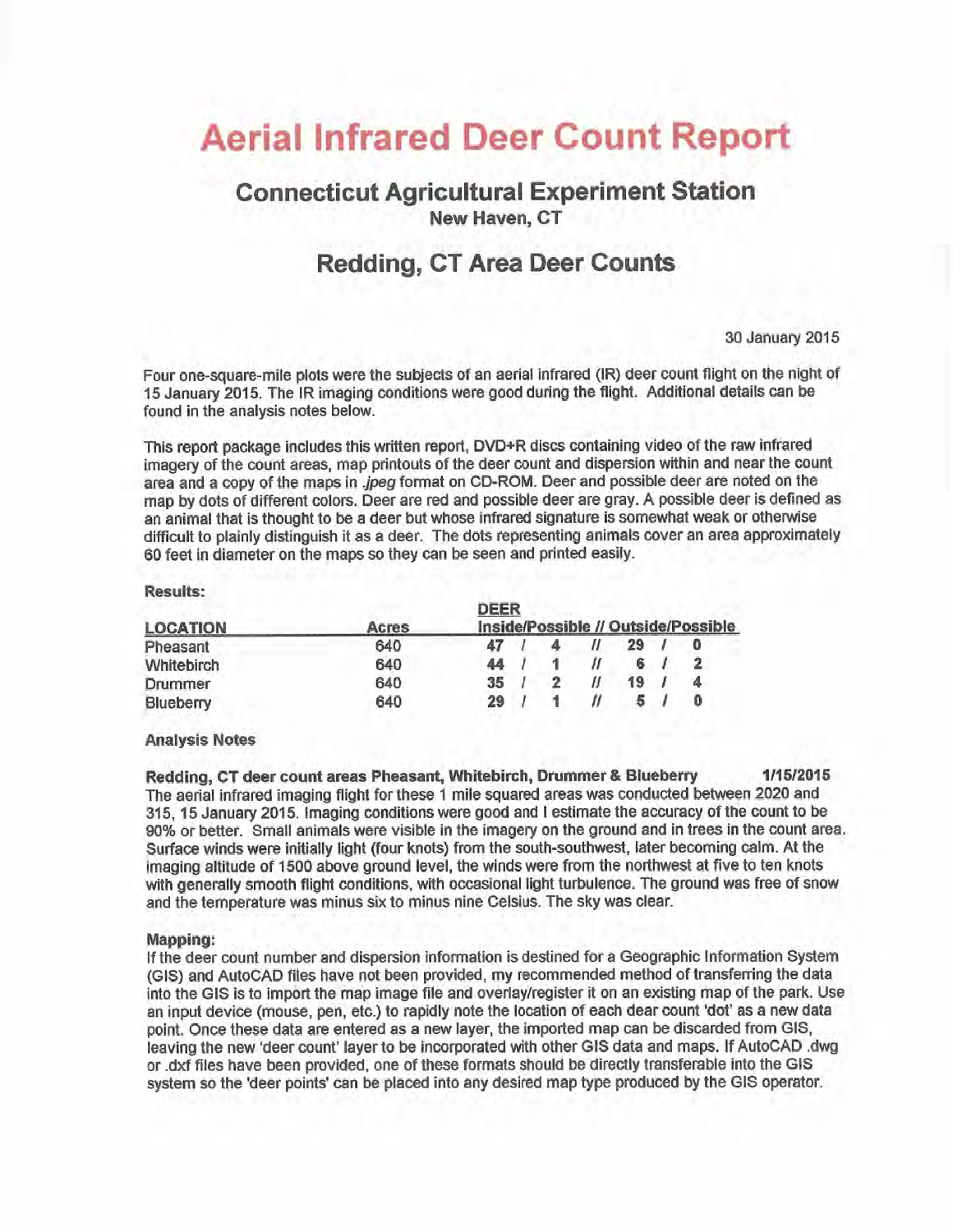#### **Equipment:**

This count was accomplished with a single-engine Cessna 182 airplane and using a high-resolution Mitsubishi M-600 thermal imager oriented 'looking' straight down through a camera hole in the belly of the airplane. The thermal imager NTSC video output is routed through a video encoder-decoder (VED) that labels the video with a continuous stream of GPS-derived position, time, date, speed and altitude information. A quide to the alpha-numeric annotation seen on the accompanying videotape may be found at the end of the specification block below. A bar code of the same GPS alphanumeric information is recorded on the far left side of the imagery although it may not be within the visible portion of a conventional TV screen. The bar-coded information is used by the VED during video playback and analysis. The annotated video imagery is recorded with a Sony MiniDV digital video cassette recorder using digital videotape capable of storing 500 horizontal lines of video information (over 50% more than the 330 lines found on conventional VHS videotape.) The mapping program used for marking the count area borders and laying out the flight lines is DeLorme's GPS Link II and MapExpert version 2.0.

| Detector                         | Platinum Silicide Schottky-Barrier     |
|----------------------------------|----------------------------------------|
|                                  | <b>IRCSD</b>                           |
| <b>Number of Elements</b>        | 512 X 512 pixels                       |
| Detectable Wavelength Band       | 3 to 5 microns                         |
| Lens                             | Infrared, polarized f50 mm, F 1.2      |
| <b>NETD (Noise Equivalent</b>    | 0.08 degrees C blackbody at 80.6 deg.  |
| <b>Temperature Differential)</b> | F. (27 deg C) using f50 mm, F 1.2 lens |
| Field of View (using f50mm       | 14 degrees horizontal X 11 degrees     |
| lens)                            | vertical                               |
| <b>Field Time</b>                | 1/60 second                            |
| <b>Cooling Method</b>            | <b>Stirling Cycle cooler</b>           |
| Image Display                    | Monochromatic, 256 gray levels         |
| <b>Video Output</b>              | RS170 video output (1 BNC port, 75     |
|                                  | ohms)                                  |
|                                  |                                        |

Mitsubishi M-600 thermal imager specifications:

### Annotation Guide:

| Date | Time     |           | Altitude MSL                         |
|------|----------|-----------|--------------------------------------|
|      |          |           | MAR20/99,0030:56.213,-05,9/00,02157F |
|      |          |           | 1,3910.860N,08444.294W, 74KTS,092    |
|      | Latitude | Longitude | <b>Grnd Speed Course</b>             |

#### **Flight Methodology:**

The counts are flown at an average altitude of 1500 feet above ground level. The camera view directly below the airplane from that altitude is 375 feet wide on the ground surface. Flight lines are spaced an average of 325 feet apart to allow for image overlap and 100 percent coverage of the study area. A 'bread crumb' feature of the mobile mapping software used for the flight allows me to track my flight path and helps quide me along predetermined flight lines to assure complete coverage. The recording device is normally paused during the turns outside the study area; hence the tape appears to jump from the end of one run to the beginning of the next.

#### **Analysis Methodology:**

After the flight, I analyze the videotape using a TV monitor and a computer monitor. As the videotape plays, the VED decodes the bar-coded GPS signal that was received from the GPS during the flight. The VED recreates the original GPS signal and sends it to the computer so the mobile mapping software 'thinks' it is receiving a live signal. The mapping software shows the moving position of the airplane superimposed on a street map on the computer screen while the recorded infrared imagery of the area below the airplane is visible on the TV monitor. The GPS updates the airplane position once per second throughout the flight and at the same rate during the post-flight analysis.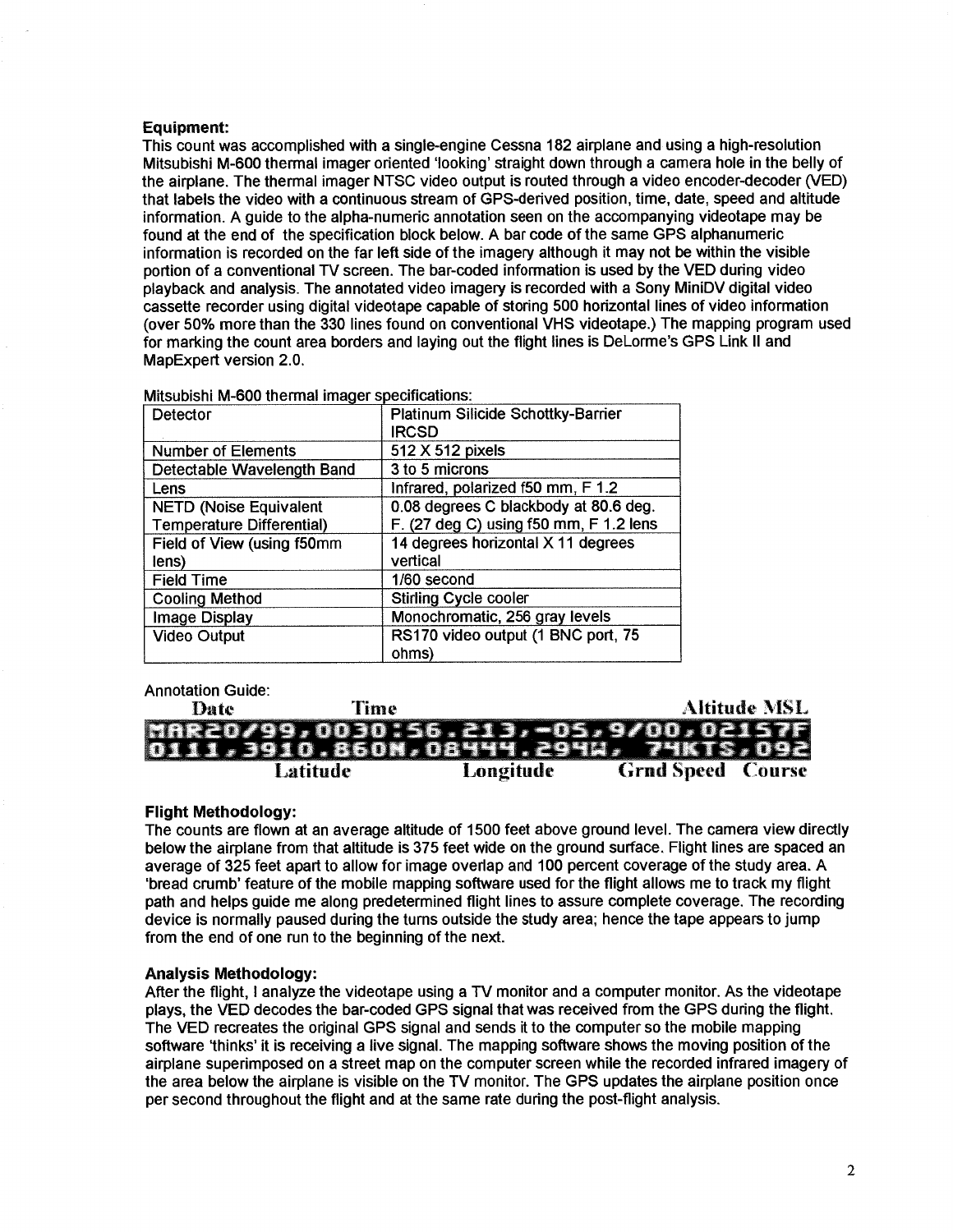To count the deer, I watch the entire tape, pausing and playing it backward and forward at regular speed and in slow motion, as necessary. Generally, for each hour of tape, three or more hours of analysis and reporting are required to complete the count. As I view the tape and note the deer, I mark each one as a dot on a computer version of the maps accompanying this report. When I have viewed the entire tape, I count the dots on the map to find the number of deer in the count area. If I note large domestic animals on the computer map. I mark them with a different color dot. In these counts, red dots denote deer, gray or yellow dots (if any) denote possible deer or other unknown animal similar in size to a deer but apparently not a deer and blue dots (if any) represent domestic animals such as cattle, sheep or horses. These animals are always much warmer and in the case of horses and cattle, substantially larger than any deer.

Deer usually appear as a fairly bright white dot or narrow line (similar to a grain of rice) in the infrared imagery. In this imagery, white and lighter shades of gray represents warmer objects while black and darker shades of gray are cooler. Other white (warmest in the scene) objects that are common are roads and pavement that retain latent heat from sunshine during the day, man hole covers, street lights, house lights, fires, furnace stacks on houses, car engines that are running or have run recently. groundwater seepages, puddles, ponds, streams, rivers and large rocks and boulders in the woods. Other animals in the picture are often white or bright. Domestic animals are commonly very brighthotter than deer, which have highly insulating coats.

In order to count deer with a high degree of confidence and accuracy, several factors have to be taken into account. Among them are deer infrared signatures, background infrared signatures, deer behavior and location. Questions I am commonly asked, and the answers I give, include the following:

Q. How do you know you are not counting the same deer twice?

#### Given:

- deer are not disturbed by a light plane flying more than a quarter of a mile above them,  $\bullet$
- deer often congregate in groups of two or more-up to 20 or more in extreme cases.  $\bullet$
- deer generally move very slowly as they graze, congregate or rest,  $\bullet$
- deer live and act according to generally well known behaviors,
- I fly along a well documented flight path with an 'infrared view' of a known area below the aircraft that  $\alpha$ is recorded on videotape.
- A. With the help of the moving map program, I can place dots representing deer on a map in their respective positions and orientation to one another quite accurately, particularly when referring to the nearby streets, intersections, rivers and streams that may be in view or recently in view on the videotape. As I analyze the tape, becoming quite familiar with the 'neighborhood' of the count area (houses, roads, hills, streams, rivers, golf courses, trails, etc.) and place the dots on the map, I recognize specific deer and groups of deer as I pass them a second and sometimes third time. For example, I may see and place a group of three deer/dots in an equilateral triangle near a trail a few seconds after passing a particular road. In the case where I first saw them they may have been on the right side of my screen. When I fly the next adjacent run, thanks to overlapping imagery, they may appear on the extreme left side of the screen. Very often, they will be in the same spot or not far from it. in the same or similar 'formation' five, ten, fifteen or even thirty minutes later. If I fly along and see a lone deer in the forest, it will still be there in the same general area when I make adjacent passes. On occasion. I will fly over a group of deer in an area, and on subsequent passes, I will see an additional deer that I did not see earlier because it may have been out of the picture, too close to another deer (appearing larger than normal--but not counted as two) or it may have been obscured by a tree or foliage on the first pass. In those cases, I add the dot to the map. In uncommon cases where deer are moving quickly. I will look for them elsewhere in the direction they were originally seen moving. If I later see deer in the vicinity and cannot recognize them as the same group, I have to make a judgment whether to count them or not.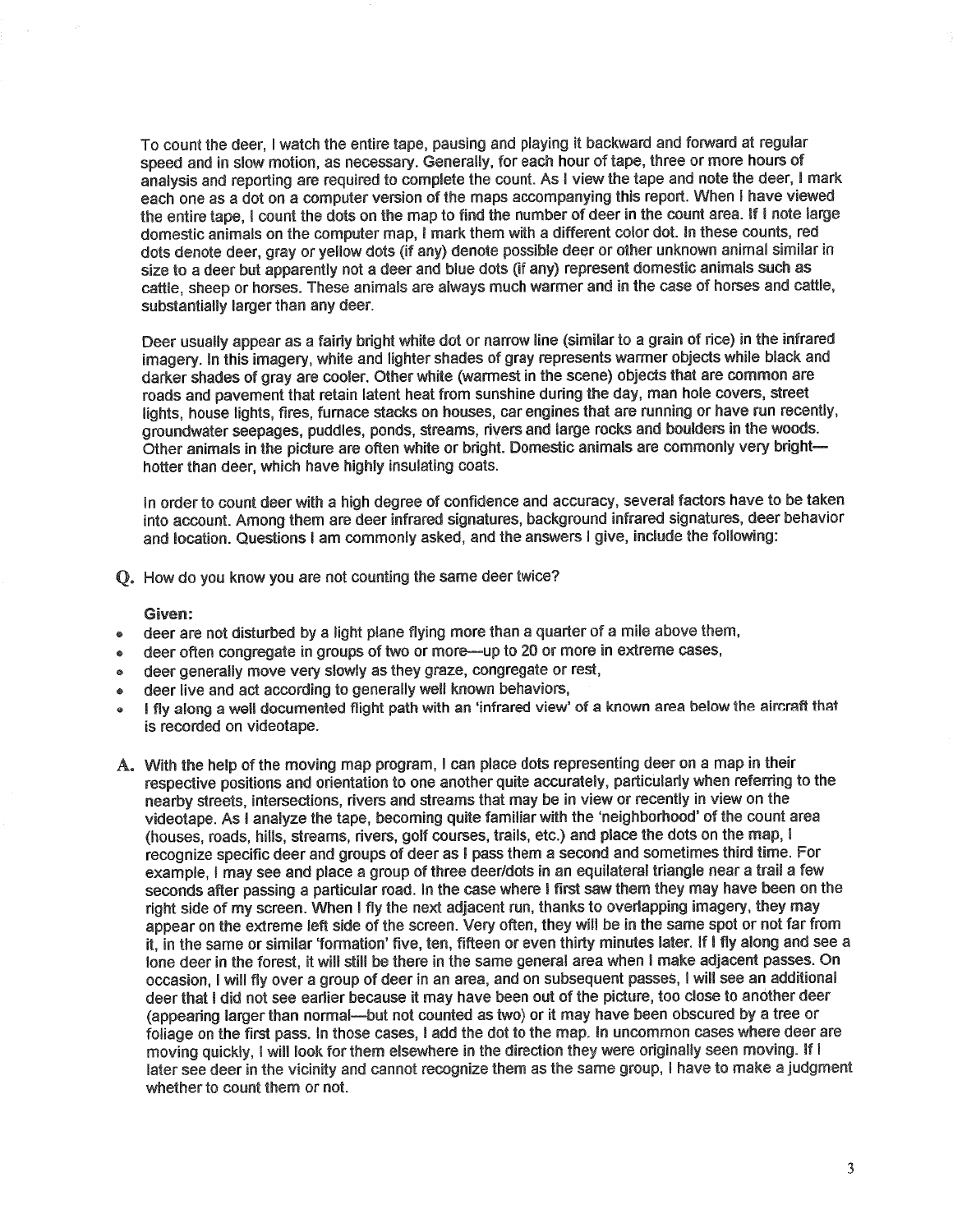O. How do you know what you are seeing and counting are deer and not some other animal?

Given:

- there is usually a sizable quantity of deer in the area in which I am flying the deer count,  $\bullet$
- there are other wild and domestic animals in the same area, usually in smaller numbers,
- deer don't climb trees.  $\bullet$
- deer are somewhat 'brazen' in their occupation of human communities,  $\bullet$
- domesticated animals are often corralled, fenced in, densely grouped or tethered,
- deer are notably larger than foxes, raccoons, skunks and many dogs and smaller than cows and  $\blacksquare$ horses.
- deer have a variety of apparent temperature ranges/thermal signatures but are nearly always cooler  $\bullet$ than common domestic animals (dogs, horses, cattle, sheep),
- skunks, raccoons, and foxes appear to have warmer apparent body temperatures than deer and often look like a bright pinpoint of light in the woods, whereas a deer is larger, usually cooler and with less distinguishable edge contrast with their surroundings (i.e., they look slightly 'fuzzy' around the edges).
- deer congregate more and move less, and generally less rapidly, than smaller nocturnally active wild animals such as skunks, raccoons, coyotes and foxes.
- A. Experience, practice and experiments with the Michigan Department of Natural Resources and others in counting and identifying a variety of captive animal types have given me high confidence in identifying deer in their normal forest, rural and suburban habitats. The deer that I have difficulty identifying and counting are those that are partially hidden from view in evergreen vegetation or exhibit such a low apparent temperature (thermal signature) that I cannot see them or distinguish them sufficiently enough to identify them as deer, or even as animals. I do not count 'white dots or blobs' that I do not have a strong feeling are deer. This includes deer bedding areas in light snow cover that contain melted through areas to the ground that approximate deer thermal signatures. Close examination of most infrared deer count videotapes will reveal to the viewer quite a few animals in trees or on the ground that do not appear on the deer count map. These animals are most likely to be something other than deer. My deer counts are generally considered a minimum definite number, as opposed to a maximum. Some deer will go undetected in nearly every environment.
- Q. How accurate is the count?
- A. I don't know. I believe an average of 90% is in the ballpark, perhaps better for very good and excellent conditions, sometime worse. Conventional methods (deer-car collisions, spotlighting, pellet counts) are considered to be accurate within 30 to 40 percent-not a high number. In this method, we are looking at 100% of the area in question and under good conditions all active deer not hidden from view should be seen and counted with infrared.

Note: I will retain the original digital video tape of this deer count for at least one year.

Laure R. Pain

**Larry Davis** Kent. Ohio davises@sprintmail.com  $(330) 554 - 4794$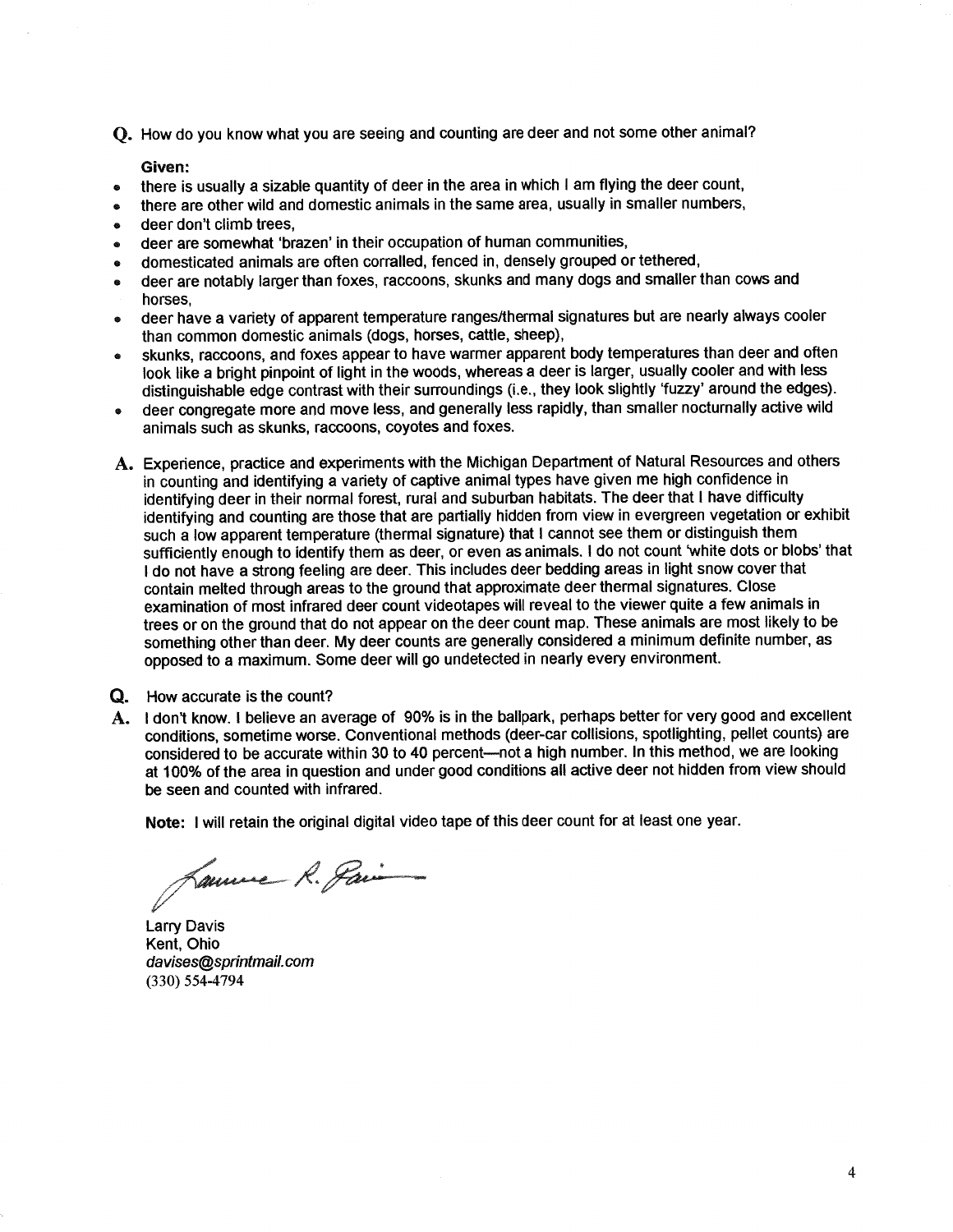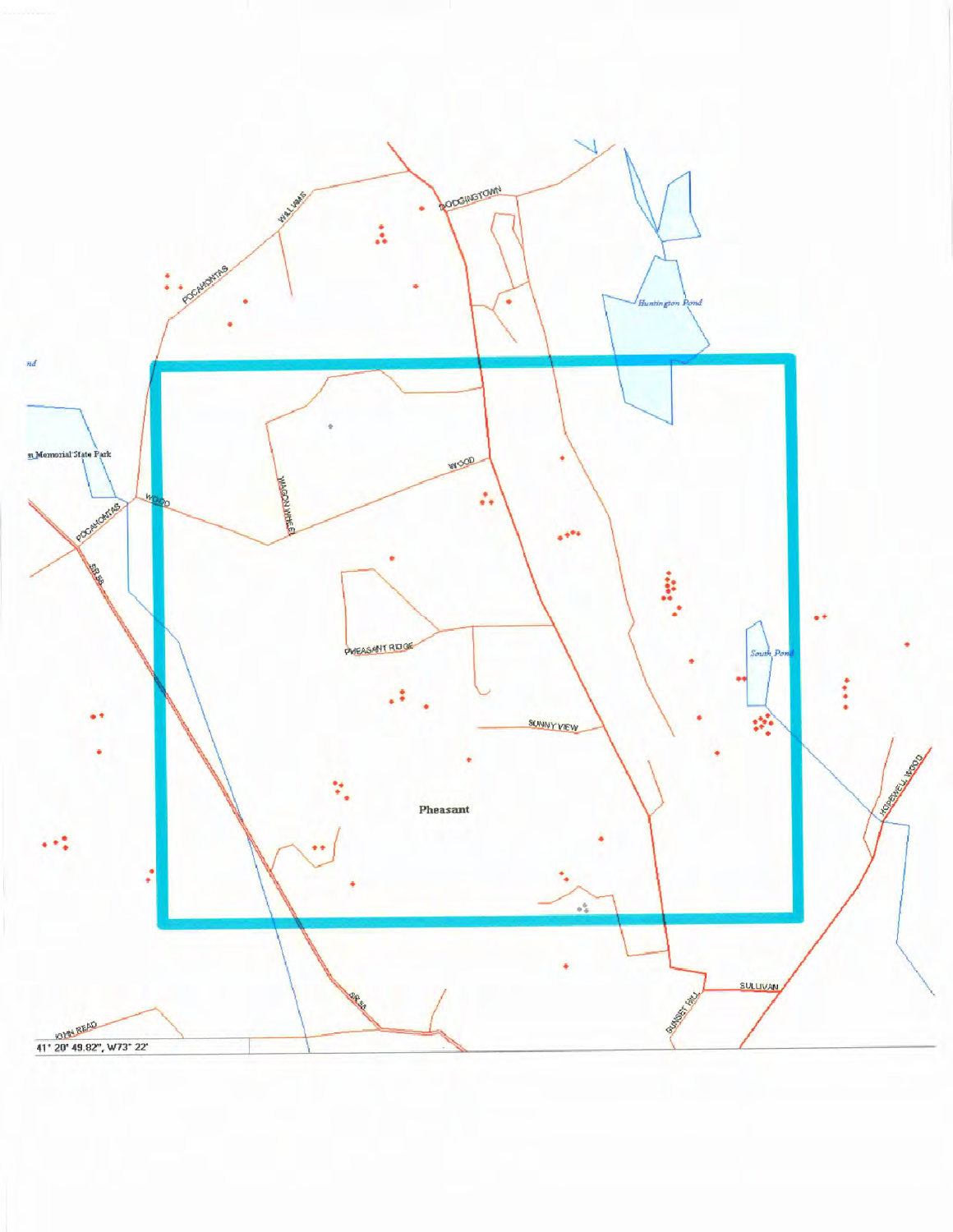![](_page_6_Figure_0.jpeg)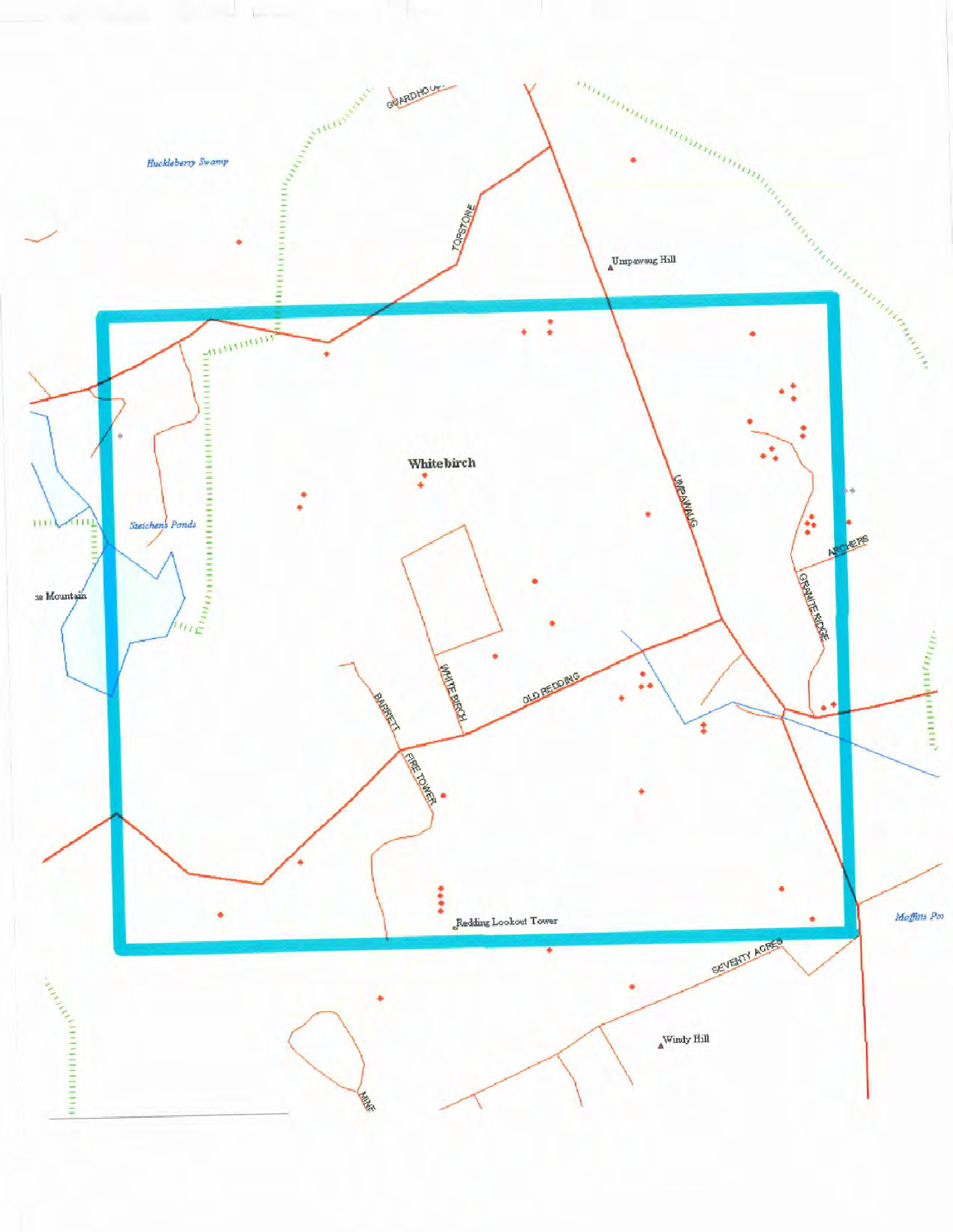![](_page_7_Figure_0.jpeg)